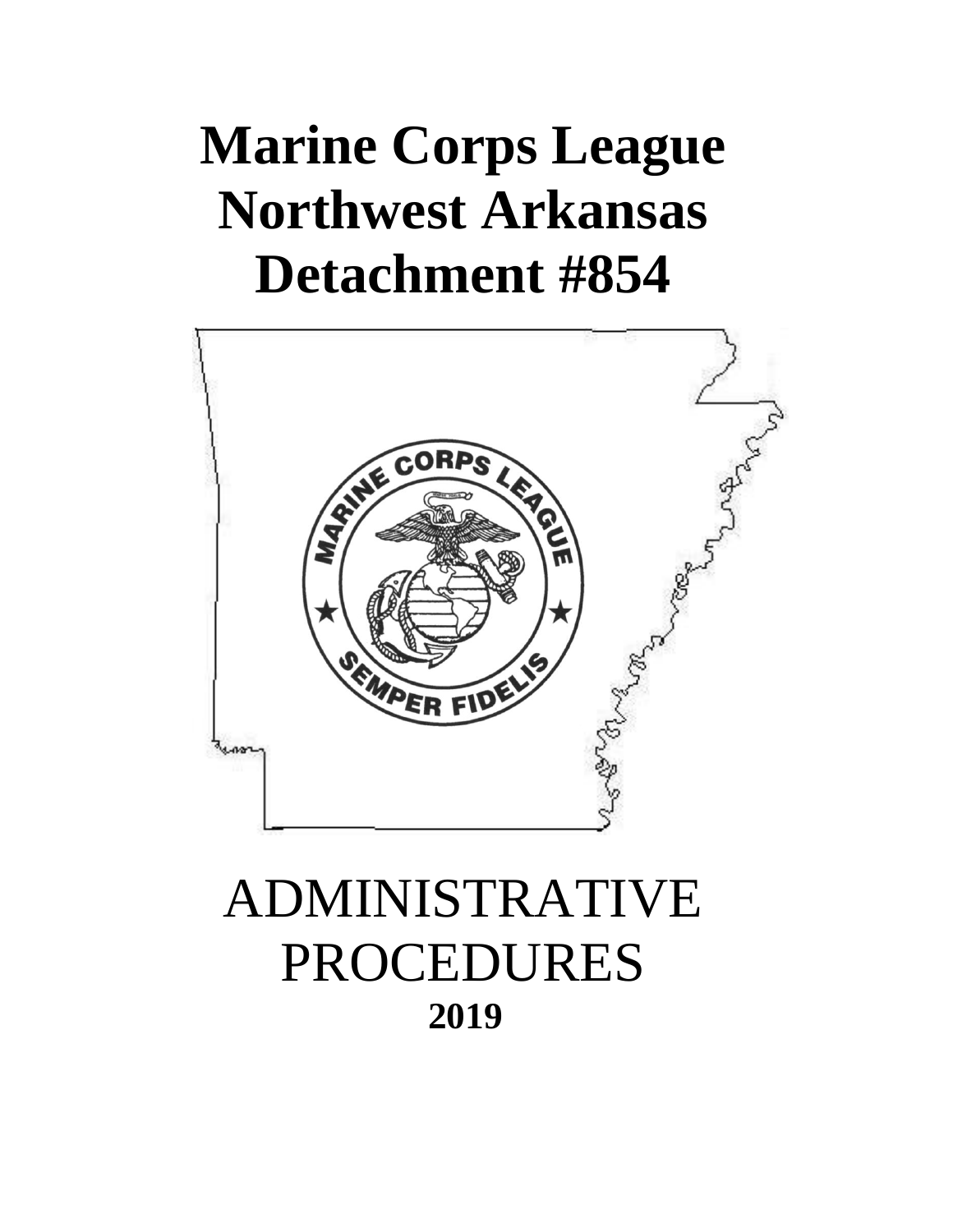**This Page Left Intentionally Blank**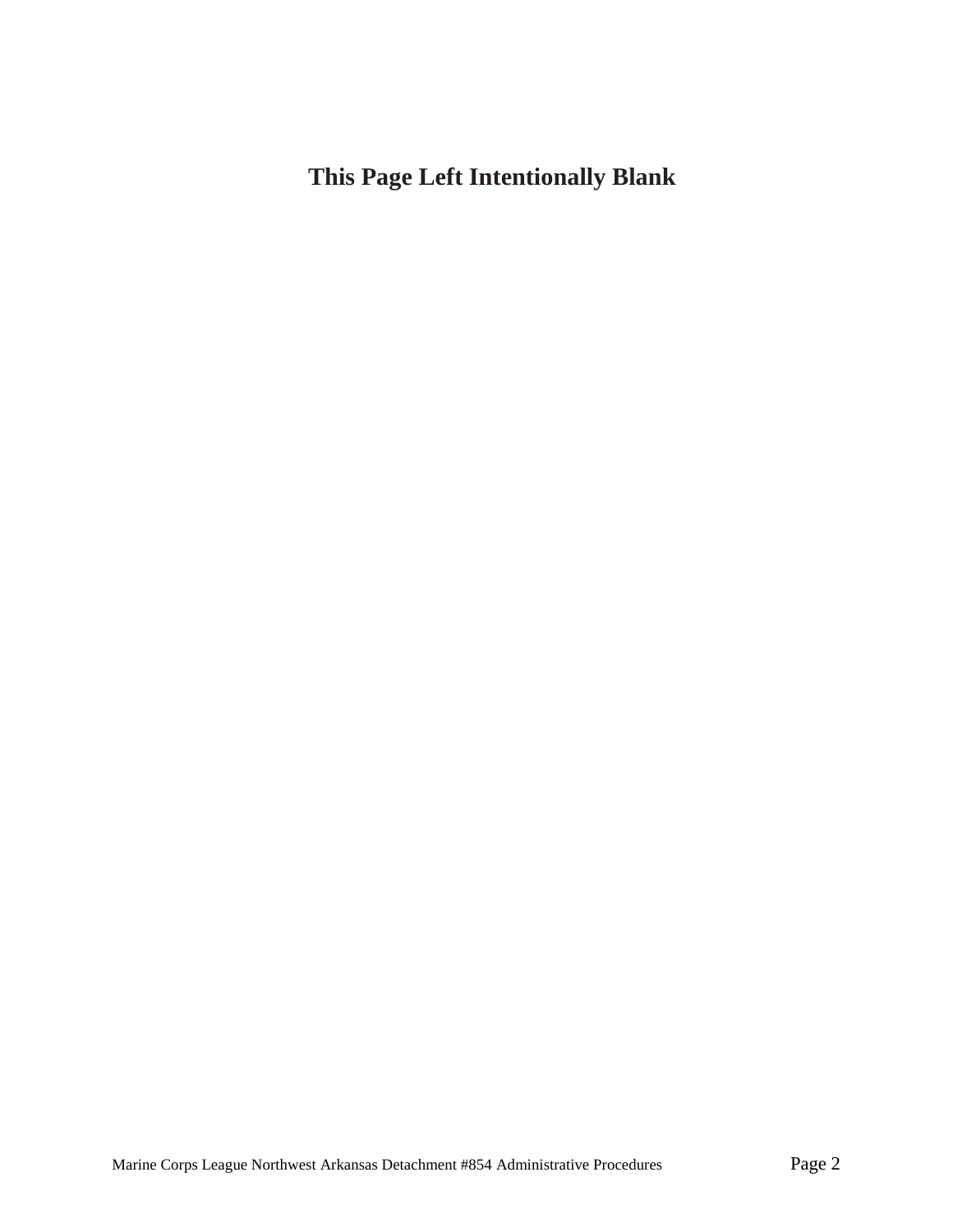## **Table of Contents**

| Section 3020. Detachment Adjutant/Paymaster or Detachment Adjutant and    |  |
|---------------------------------------------------------------------------|--|
|                                                                           |  |
|                                                                           |  |
|                                                                           |  |
|                                                                           |  |
| Section 3115. Appointed Officers, Chairmen, and Committee Members Terms10 |  |
|                                                                           |  |
|                                                                           |  |
|                                                                           |  |
|                                                                           |  |
|                                                                           |  |
|                                                                           |  |
|                                                                           |  |
|                                                                           |  |
|                                                                           |  |
|                                                                           |  |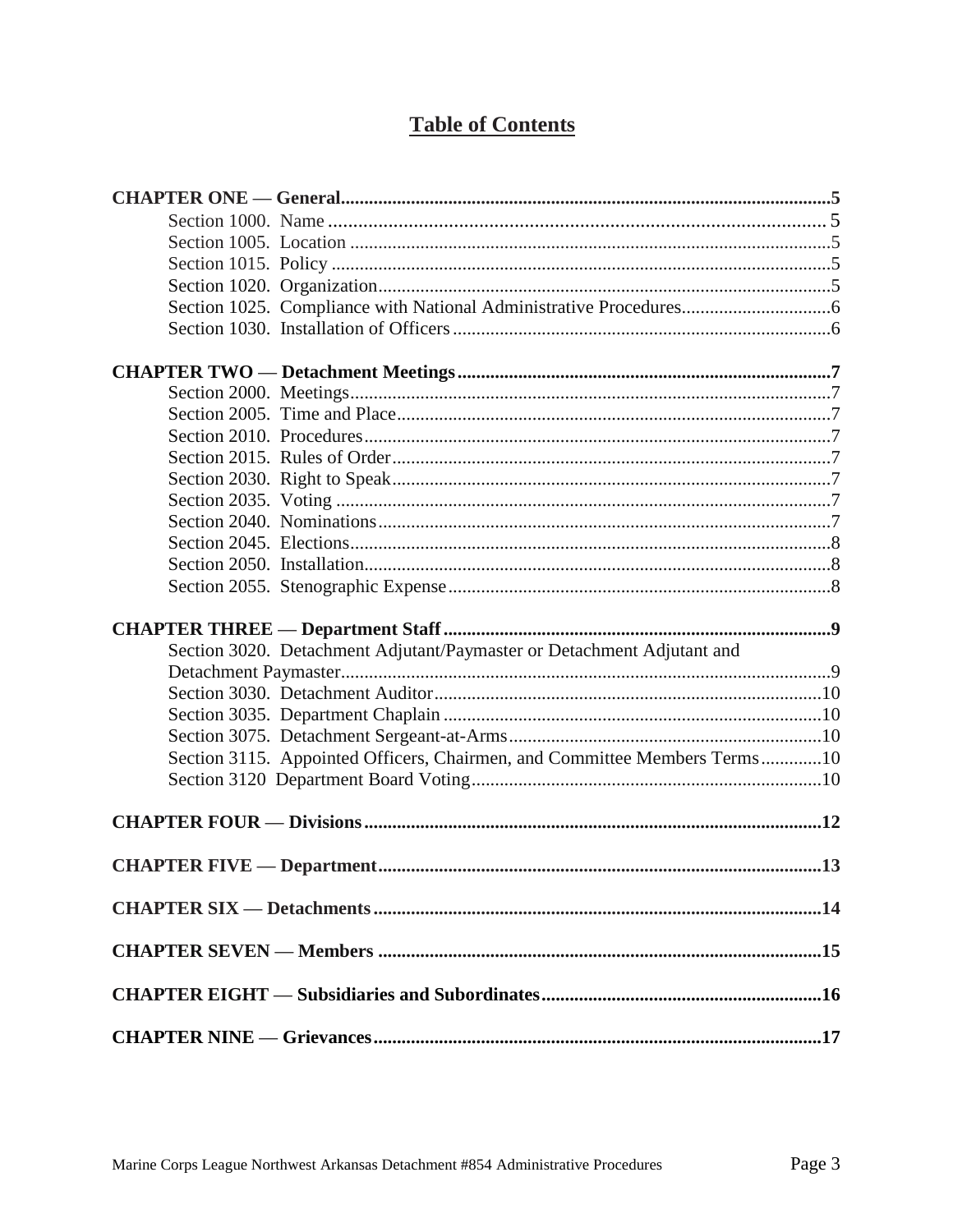| Section 10030. Detachment Administrative Procedures Distribution 19 |  |
|---------------------------------------------------------------------|--|
|                                                                     |  |
|                                                                     |  |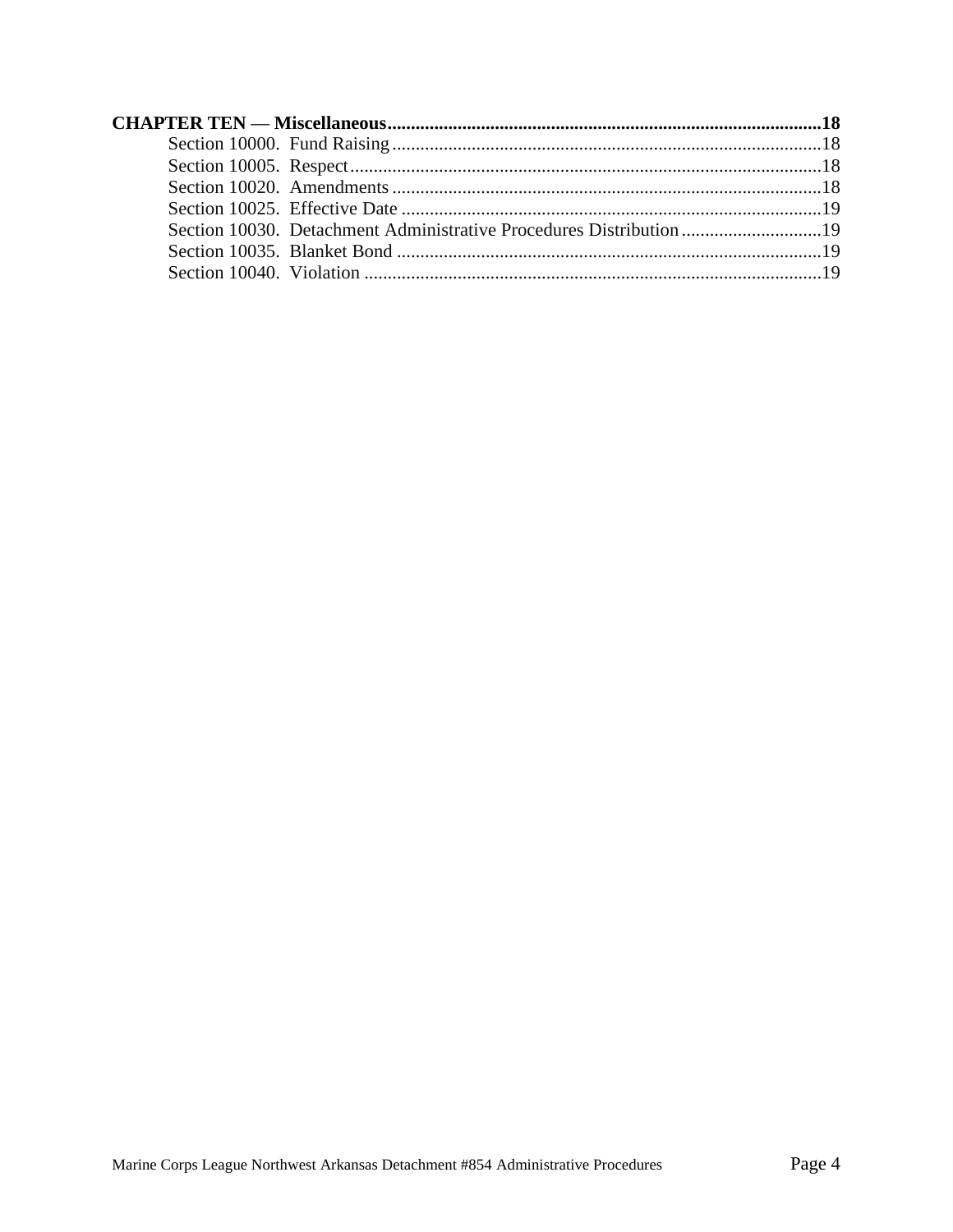## **CHAPTER ONE General**

**Section 1000. Name.** The name of the body corporate is the Northwest Arkansas Detachment #854 of the Department of Arkansas, Marine Corps League and is a subsidiary organization of the National Marine Corps League, which is a nonprofit corporation incorporated by an act of the seventy-fifth Congress of the United States of America at the First Session, begun and held at the city of Washington, D.C. on Tuesday, January 5, 1937, and approved August 4, 1937.

**Section 1005. Location.** The principal location shall be with the Commandant of the Marine Corps League Northwest Arkansas Detachment #854, or at such other place or places as the Detachment Board of Trustees may select in the best interests of its membership.

#### **Section 1015. Policy.**

a. The supreme power of the Marine Corps League Northwest Arkansas Detachment #854 shall be vested always in its membership; executive and administrative powers only will be delegated to its Board of Trustees or to individual members of the Marine Corps League.

b. The Marine Corps League Northwest Arkansas Detachment #854 shall never take part in any labor or management dispute or issue, and it shall be ever non-sectarian, nonpolitical, and non-partisan; nor shall it be based on the grounds of race, color, creed, nationality, or sex; nor shall it be used as a medium of political ambition or preferment; nor shall former or present military rank or former or present civilian position be used as the basis for special consideration orpreferment.

c. Nothing in the preceding subsection shall prohibit the Marine Corps League Northwest Arkansas Detachment #854 or any subdivision thereof, from participating in political issues affecting the welfare of the United States Marine Corps, the national security of our Nation, or any veterans' claims for justice arising from service in the Armed Forces of the United States ofAmerica.

**Section 1020. Organization.** The constituted bodies of this organization shall be:

a. The Detachment Organization to be known as the Marine Corps League Northwest Arkansas Detachment #854.

(1) The organization is assigned Employer Identification Number (EIN) 71- 0799206 with the Internal Revenue Service (IRS), and is reported as a  $501(c)4$  organization to the IRS by National Headquarters of the Marine Corps League under Group Exemption Number (GEN) 0955.

(2) The organization is incorporated under the laws of the State of Arkansas and was certified by the Secretary of State to be a non-profit corporation on June 21, 2000.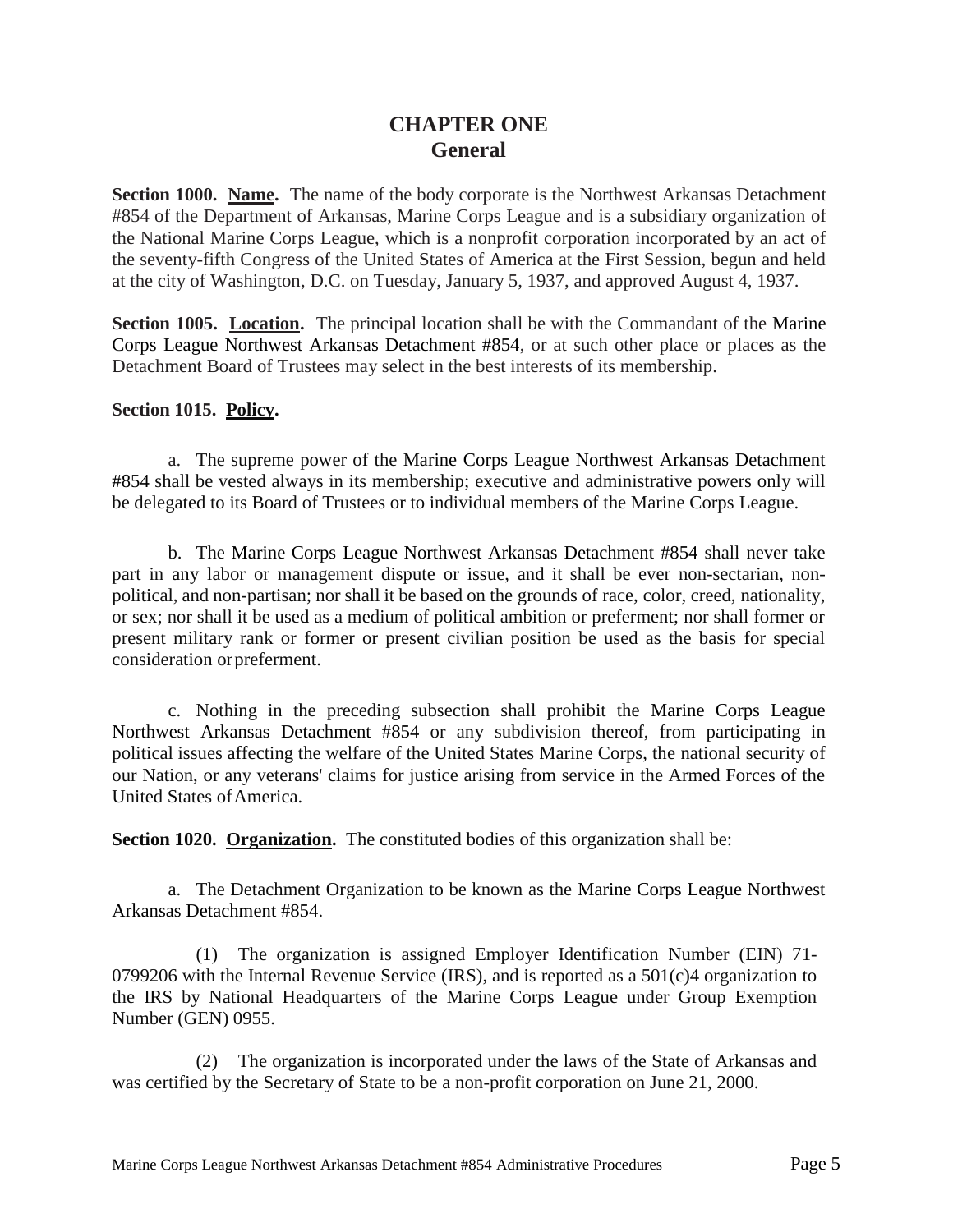b. Such other subsidiary organizations as the National Organization may create, establish, or recognize.

#### **Section 1025. Compliance with National Administrative Procedures.**

a. The National Administrative Procedures shall prevail should there be any inconsistency between the Marine Corps League Northwest Arkansas Detachment #854 Administrative Procedures and those of National.

b. Any amendments to, or revisions of the National Administrative Procedures, hereafter adopted which may be in conflict with these Administrative Procedures shall automatically become part of these Administrative Procedures.

c. Within these Administrative Procedures where sections and subparagraphs are identified without a following text, the corresponding section and subparagraphs of the National Bylaws and National Administrative Procedures are to be considered as an integral part of these Administrative Procedures.

**Section 1030. Installation of Officers.** See Section 2050.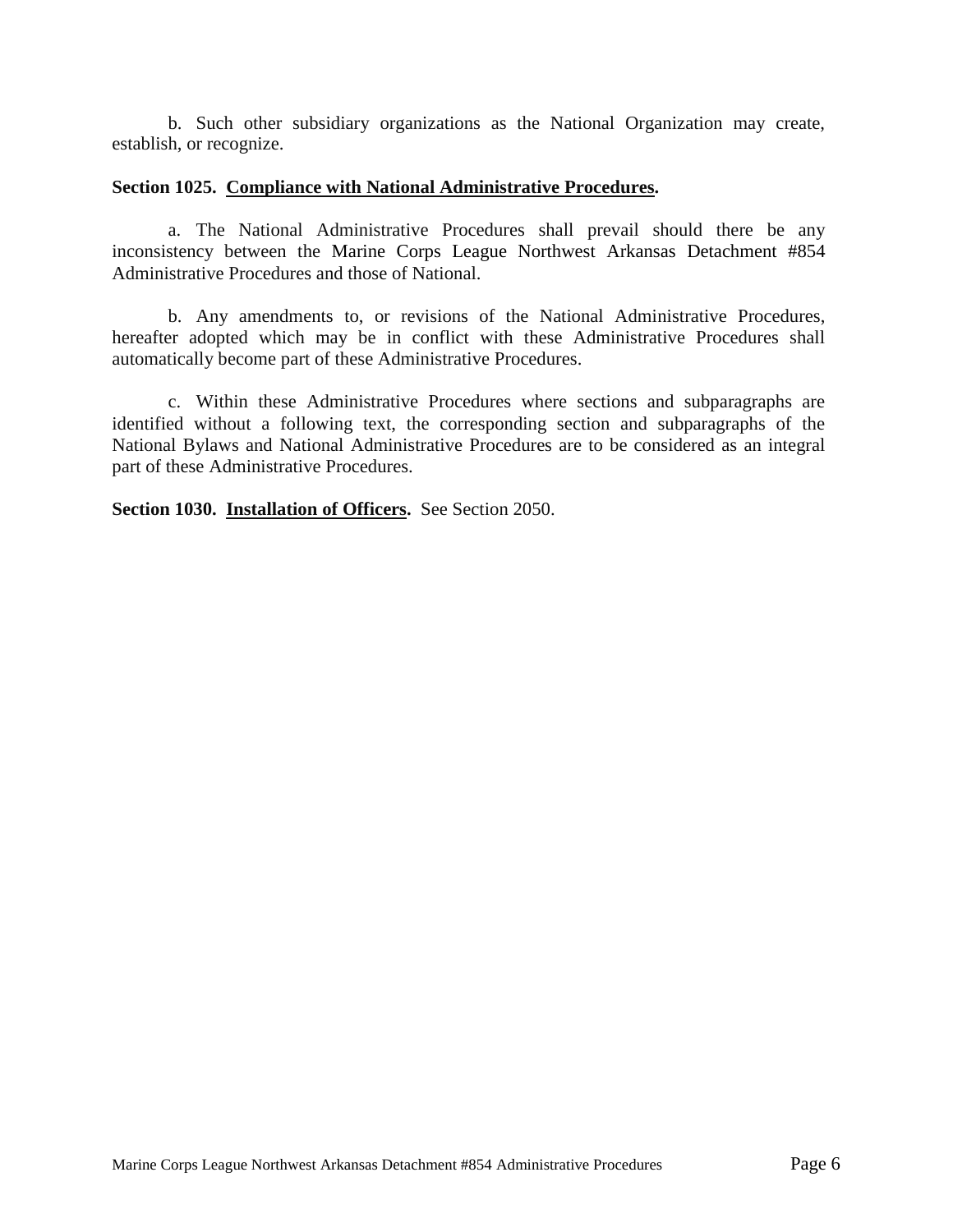#### **CHAPTER TWO Detachment Meetings**

**Section 2000. Meetings.** The Marine Corps League Northwest Arkansas Detachment #854 meetings shall be convened once each calendar month during the third Monday of the month unless prevented by national emergency or other unpreventable cause.

**Section 2005. Time and Place.** The time and place of each Marine Corps League Northwest Arkansas Detachment #854 meeting shall be 1830 at the American Legion Post #341 in Bella Vista, Arkansas.

**Section 2010. Procedures.** Immediately preceding the convening of each Marine Corps League Northwest Arkansas Detachment #854 meeting, the Department Commandant will determine and establish the sequence and procedure the business of the meeting shall be conducted, provided such determination is in conformity with the Detachment Bylaws and Detachment Administrative Procedures.

**Section 2015. Rules of Order.** The National Bylaws and National Administrative Procedures, Department of Arkansas Bylaws and Department of Arkansas Administrative Procedures, and Marine Corps League Northwest Arkansas Detachment #854 Bylaws and Detachment Administrative Procedures shall govern the procedure and conduct of each Detachment Meeting. The Parliamentary Authority for Conventions shall be the latest edition of *Robert's Rules of Order Newly Revised,* in accordance with Section 425 of the National Bylaws.

**Section 2030. Right to Speak.** All Detachment Members, when recognized by the Detachment Commandant and not so expressly prohibited by the Detachment Bylaws, shall have the right to speak on any subject and all issues brought to the monthly meeting for its consideration. Each Detachment Officer, Past Detachment Commandant, and member in good standing may be granted the floor by the Detachment Commandant.

**Section 2035.** Voting. Except as otherwise provided in these Bylaws, a fifty (50) percent plus one (1) vote by the Detachment members voting shall carry any measure and decide any issue.

**Section 2040. Nominations.** Each nomination for an elective Detachment office shall be made from the floor the month prior to which the elections are to be held. Each nominee shall be a regular member in good standing in the Marine Corps League at the time of his nomination. Each nominee, when called upon, shall rise, if not restricted by a physical impairment, and state to the Detachment Commandant that if elected, they will accept the office and serve loyally, faithfully, and to the best of their ability during the term to which elected.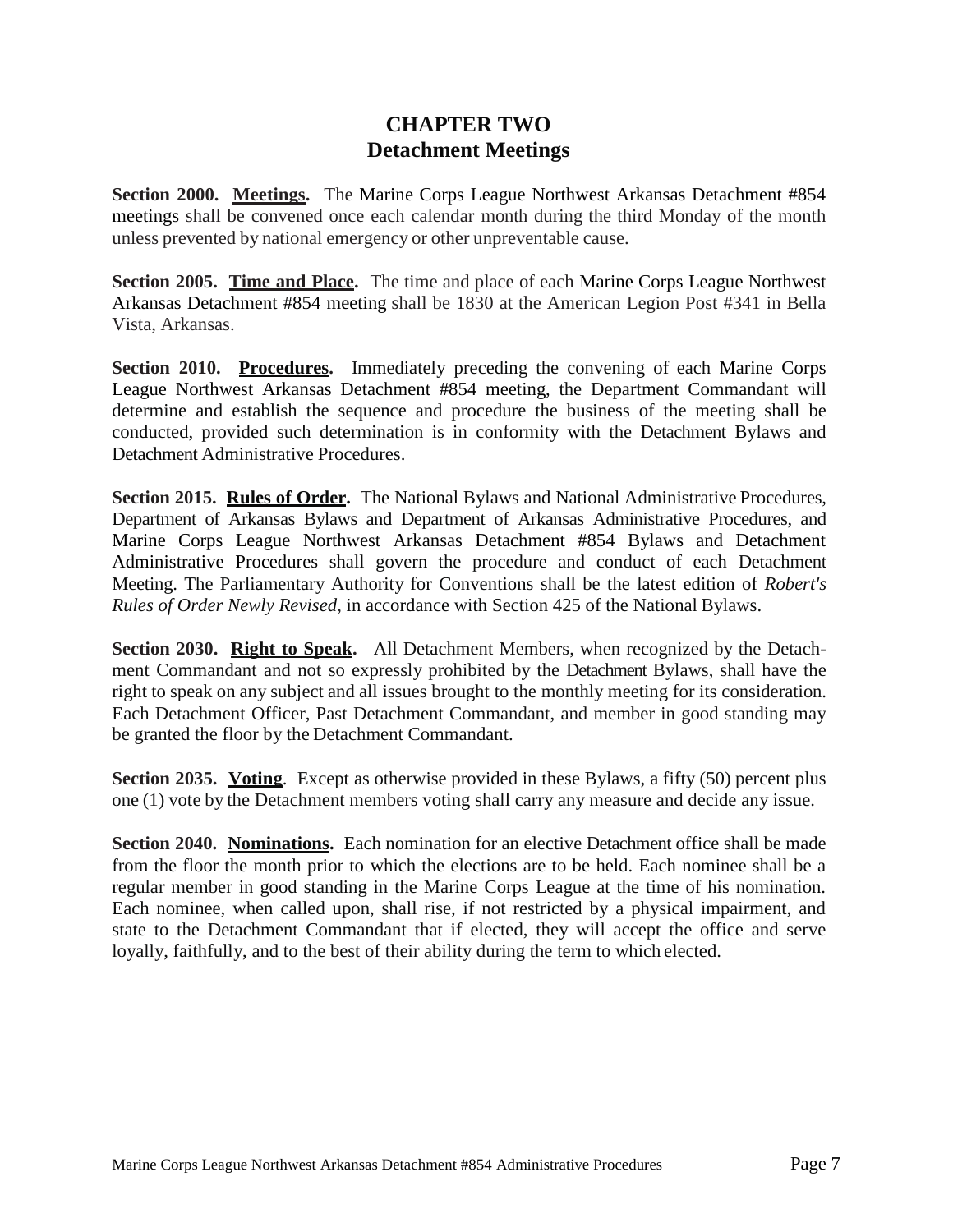#### **Section 2045. Elections.**

a. The election of Detachment Officers shall be the first order of business at the next Detachment Meeting following the monthly meeting during which nominations were held. The election of the Detachment Commandant, Detachment Senior Vice Commandant, Detachment Junior Vice Commandant, and Detachment Judge Advocate shall be conducted in this order by a roll call vote.

b. The Detachment Commandant shall then call for the "Election of Officers." Upon such announcement, the Detachment Commandant shall not accept or entertain any issue, question or subject which is not strictly related to the roll call being conducted. Without explicit permission of the Detachment Commandant a voting member shall not be allowed to enter or leave the convention floor until the roll call vote in progress is concluded.

c. A majority of the votes cast is required to elect Detachment Officers. When a simple majority is not obtained on the first ballot, a second balloting will immediately commence after a caucus (not to exceed ten (10) minutes). Should a majority fail to materialize on the second or successive ballots, the candidate with the least votes shall be dropped as a contender (after each ballot) until a simple majority is achieved.

**Section 2050. Installation.** The installation of Department Officers shall be conducted with formal ceremony at the conclusion of the roll call vote. The Department Commandant elect shall be the Installing Officer.

**Section 2055. Stenographic Expense.** Any stenographic expense that may be required, including recording the proceedings of the Detachment, shall be borne by the Detachment.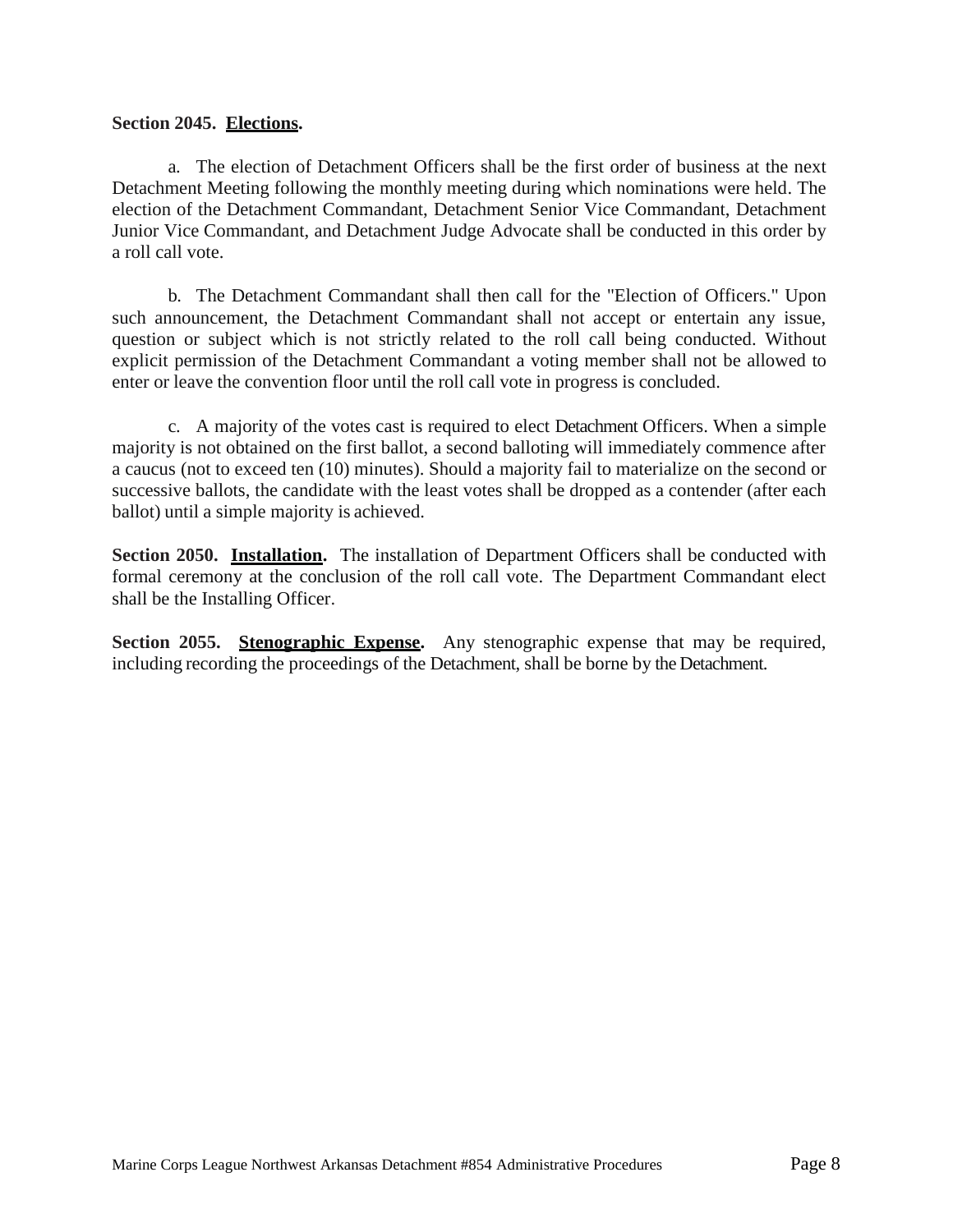#### **CHAPTER THREE Department Staff**

**Section 3020. Detachment Adjutant/Paymaster or Detachment Adjutant and Detachment Paymaster.** 

a. The Adjutant/Paymaster or both the Detachment Adjutant and the Detachment Paymaster will be responsible to the Detachment Commandant.

b. The Adjutant/Paymaster or both the Detachment Adjutant and the Detachment Paymaster will surrender all books, records, and property of the Marine Corps League Northwest Arkansas Detachment #854, with which the office is charged, to the duly elected or appointed successor as called for in Section 3115.

c. The Adjutant/Paymaster or the Detachment Adjutant will keep the minutes of all Detachment Meetings and perform such other duties as are usually assigned a secretary.

d. The Adjutant/Paymaster or the Detachment Adjutant will mail to the Department Board of Trustees within sixty (60) days following a brief summary of any minutes showing actions and decisions affecting the Detachment Bylaws and Administrative Procedures.

e. The Adjutant/Paymaster or the Detachment Adjutant will receive and review all committee reports and correspondence, and where appropriate, forward copies to the Board of Trustees for information.

f. The Adjutant/Paymaster or the Detachment Paymaster will perform all of the ordinary and necessary business of the Marine Corps League Northwest Arkansas Detachment #854, including the approval of purchasing materials and services of normal business operations, within the bounds of the budget, as provided by the Board of Trustees. #

g. The Adjutant/Paymaster or the Detachment Paymaster will cause to be kept all proper and necessary books for the recording of all business of the Marine Corps League Northwest Arkansas Detachment #854, including a correct record of all membership accounts.

h. The Adjutant/Paymaster or the Detachment Paymaster will receive all monies, keeping record of their source and purpose, and shall deposit said monies in approved and federally insured accounts, including checking and/or savings accounts. All monies deposited shall be in the name of the Marine Corps League Northwest Arkansas Detachment #854.

i. The Adjutant/Paymaster or the Detachment Paymaster will establish the Fiscal Year for the Marine Corps League Northwest Arkansas Detachment #854 from May 1 to April 30 of the following year and provide assistance as necessary in the conduct of an annual audit of all of the funds of the Marine Corps League Northwest Arkansas Detachment #854.

j. The Adjutant/Paymaster or the Detachment Paymaster will assure that all checks issued have the signatures of the Adjutant/Paymaster of the Marine Corps League Northwest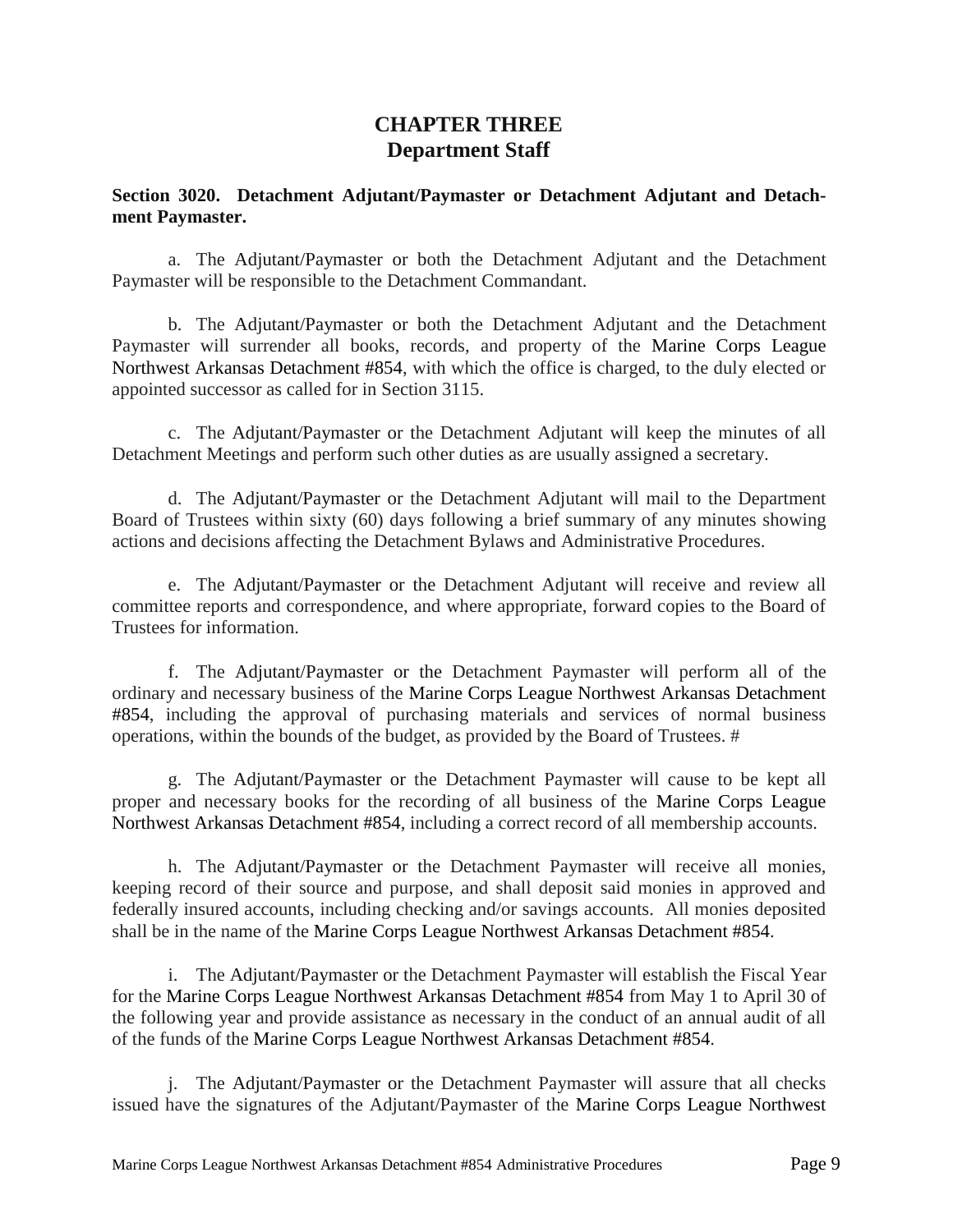Arkansas Detachment #854.

#### **Section 3030. Detachment Auditor** shall:

a. Be directly under the control of, and answerable to, the Detachment Board of Trustees.

b. As directed by the Detachment Board of Trustees, closely observe and thoroughly review all financial operations, financial affairs and financial records of the Marine Corps League Northwest Arkansas Detachment #854 and all of its subsidiaries and subordinate organizations, groups, and activities.

c. Appoint such Audit Committee Members, with the approval of the Detachment Board of Trustees, as may be necessary to perform the duties and tasks assigned.

**Section 3035. Department Chaplain** shall perform such duties of a spiritual nature as are customarily performed by members of the clergy and required by the Marine Corps League Northwest Arkansas Detachment #854 Bylaws and Marine Corps League Northwest Arkansas Detachment #854 Administrative Procedures.

**Section 3075. Detachment Sergeant-at-Arms** shall preserve order at Detachment meetings and perform such other duties as are required by the Detachment Commandant. The Detachment Sergeant-At-Arms is empowered to deputize such Deputy Sergeants-At-Arms as may be necessary for the proper performance of their duties.

**Section 3115. Appointed Officers, Chairmen, and Committee Members Terms**. All appointed Detachment Officers, Committee Chairmen and Committee Members shall, unless specified to the contrary in the Marine Corps League Northwest Arkansas Detachment #854 Bylaws or Administrative Procedures, serve at the pleasure of the Detachment Board of Trustees. Appointees shall surrender to the duly appointed successor all Marine Corps League books, records and other property with which the office or person is charged.

**Section 3120. Department Board Voting.** Each Detachment Board Member shall have one (1) vote. There shall be NO proxy voting. The Detachment Judge Advocate shall abstain from voting on all matters wherein an official opinion has been rendered by the Detachment Judge Advocate. Between Detachment meetings, the Detachment Board of Trustees is empowered to conduct business at any regular or special meeting, by e-mail, teleconferencing, or telephone.

a. All regular or special business meetings requiring a YES or NO vote shall be handled routinely by the Detachment Adjutant, Adjutant/Paymaster or designated recorder. The Detachment Adjutant or Adjutant/Paymaster will call each Detachment Board of Trustee's name for their respective YES or NO vote. The Detachment Adjutant, Adjutant/Paymaster or the designated recorder will record each Board members vote. If the Board of Trustee is not present, he/she will be listed as not present, did not vote.

b. All business meetings by teleconferencing requiring a YES or NO vote shall be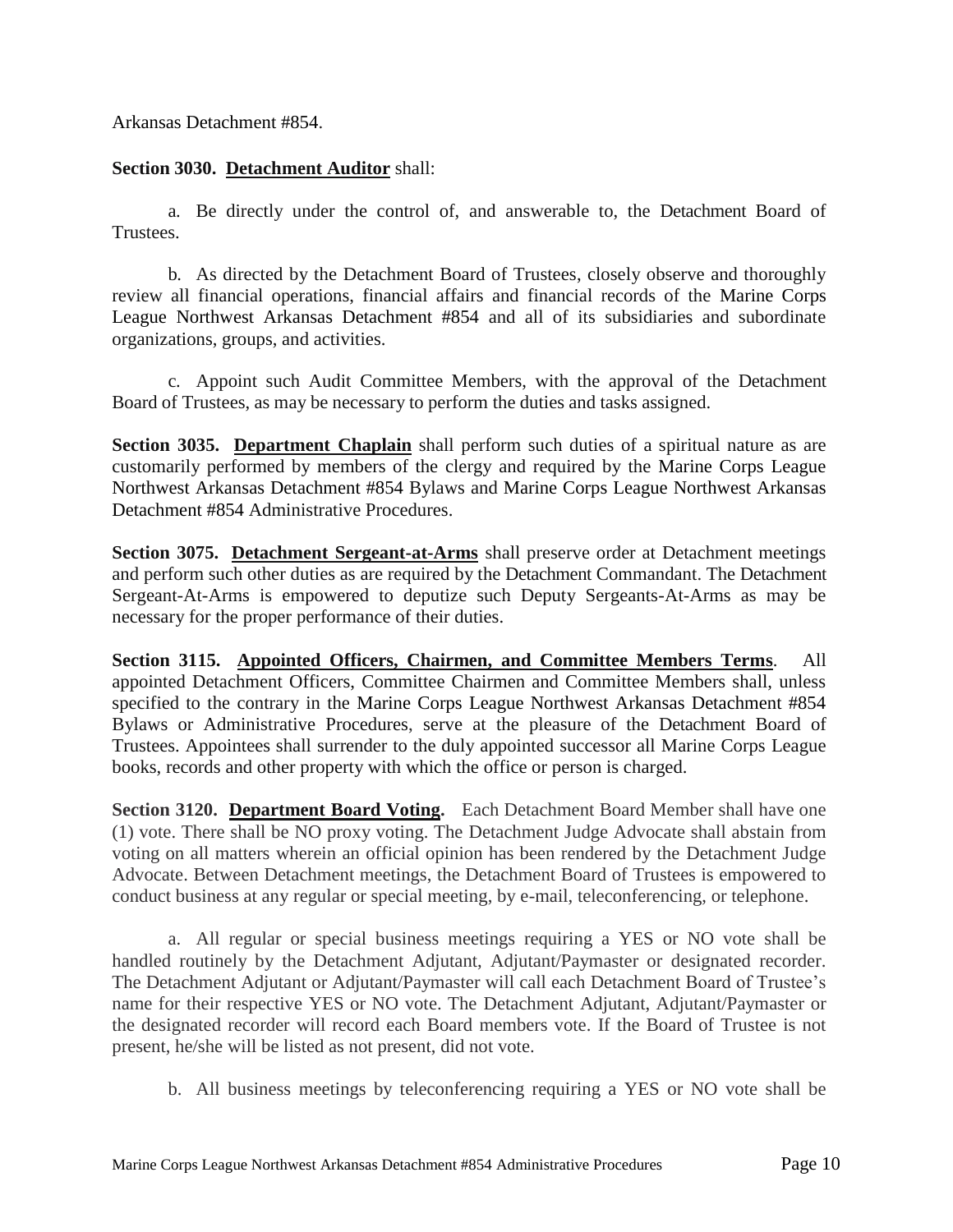handled routinely by the Detachment Adjutant, Adjutant/Paymaster or the designated recorder. The Detachment Adjutant, Adjutant/Paymaster or the designated recorder will call each Detachment Board of Trustee's name for their respective YES or NO vote. The Detachment Adjutant, Adjutant/Paymaster or the designated recorder will record each Board members vote. If the Board of Trustee is not on the teleconferencing call, they will be listed as not present, did not vote.

c. All business conducted by telephone requiring a YES or NO vote shall be handled routinely by the Detachment Adjutant, Adjutant/Paymaster or the designated recorder, calling each Board Member, identically stating the questions to be considered, and asking for a YES or NO vote. The Detachment Adjutant, Adjutant/Paymaster or the designated recorder may tape record each call and vote. Failure to respond with a vote upon telephone request shall be recorded as NOT voting.

1. Upon request by a Detachment Board of Trustee Member, a specific time extension may be granted within which the member must call back to cast the telephone vote, such time extension not to exceed 24 hours.

2. The Detachment Adjutant, Adjutant/Paymaster or the designated recorder shall make tallies of the telephone balloting, reflecting results as prescribed for those used in reporting results of email balloting, and shall email identical copies of the tallies to each Detachment Board of Trustees Member.

d. All business conducted by email requiring a YES or NO vote shall be handled routinely by the Detachment Adjutant, Adjutant/Paymaster or the designated recorder. An email will be generated with the subject for discussion to all Detachment Board of Trustees Members. If a motion is made, it will be sent from the person making the motion to "Reply All" in the original message for discussion. A second Board Member can likewise "Reply All" to second the motion. Any Board Member may "Reply All" for discussion. Upon having a motion and a second, the Detachment Commandant can call for a vote using "Reply All" in the email chain. Each Board Member votes YES, NO, or ABSTAIN by "Reply All" in the email chain. The Detachment Adjutant, Adjutant/Paymaster or the designated recorder will tally all votes and "Reply All" with the tally information. If a Board of Trustee does not respond with a vote within five (5) days, they will be listed as did not vote.

e. The results of each e-mail, teleconferencing, and telephone balloting shall be made available to the Detachment Board of Trustees within five (5) business days after compiling of the vote.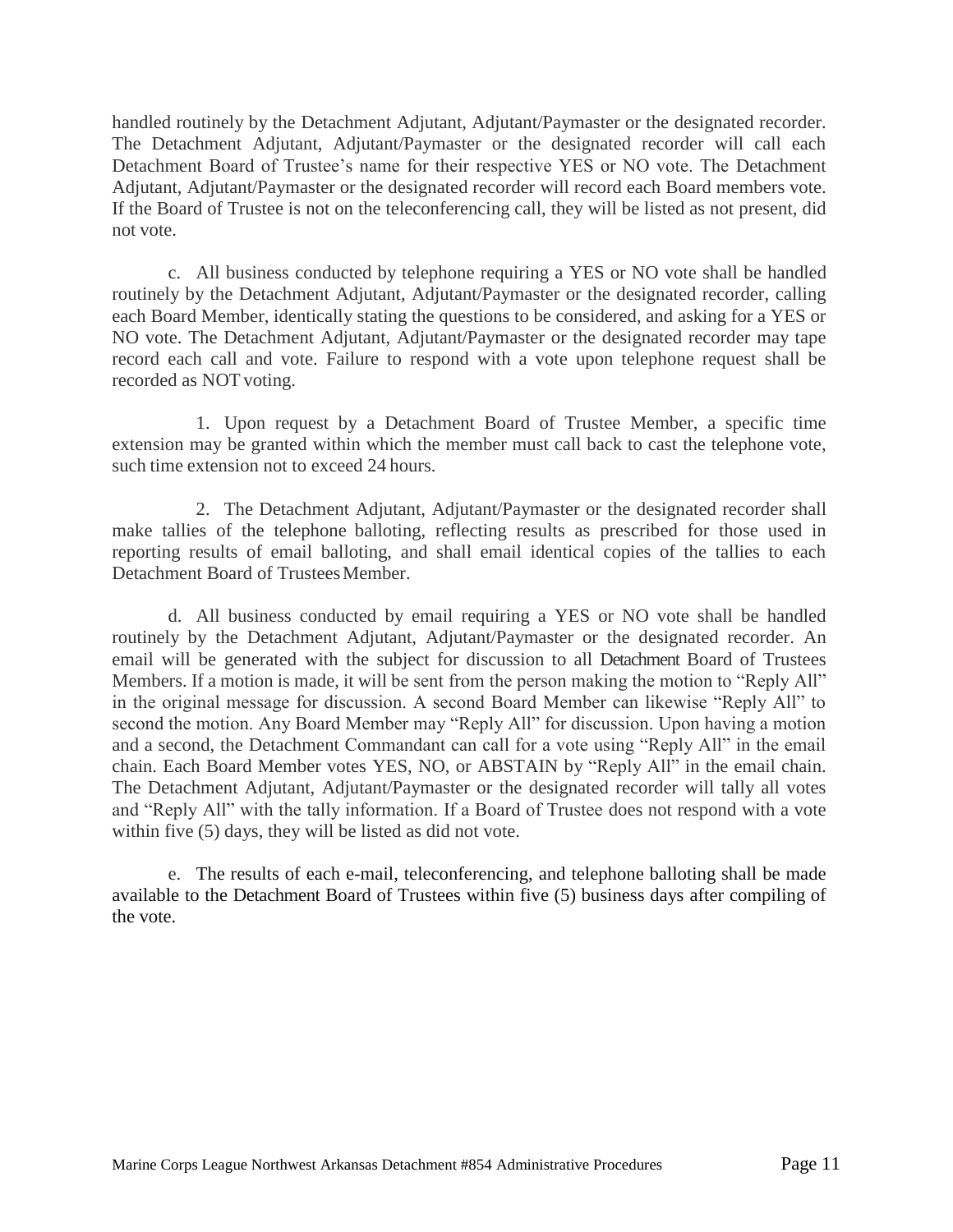## **CHAPTER FOUR Divisions**

(RESERVED FOR FUTURE USE)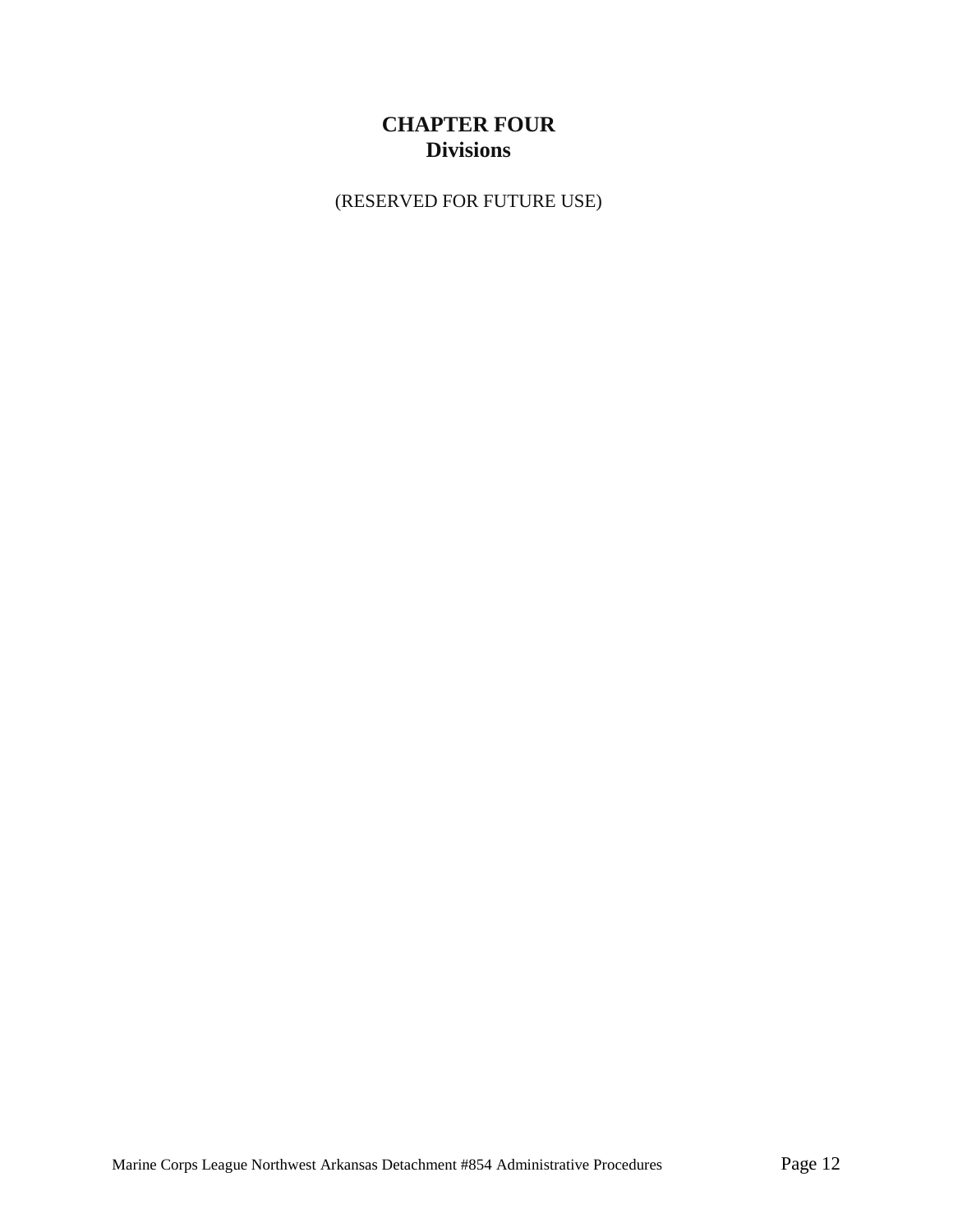## **CHAPTER FIVE Department**

The CHAPTER FIVE of the National Administrative Procedures of the Marine Corps League refers to the Department of Arkansas.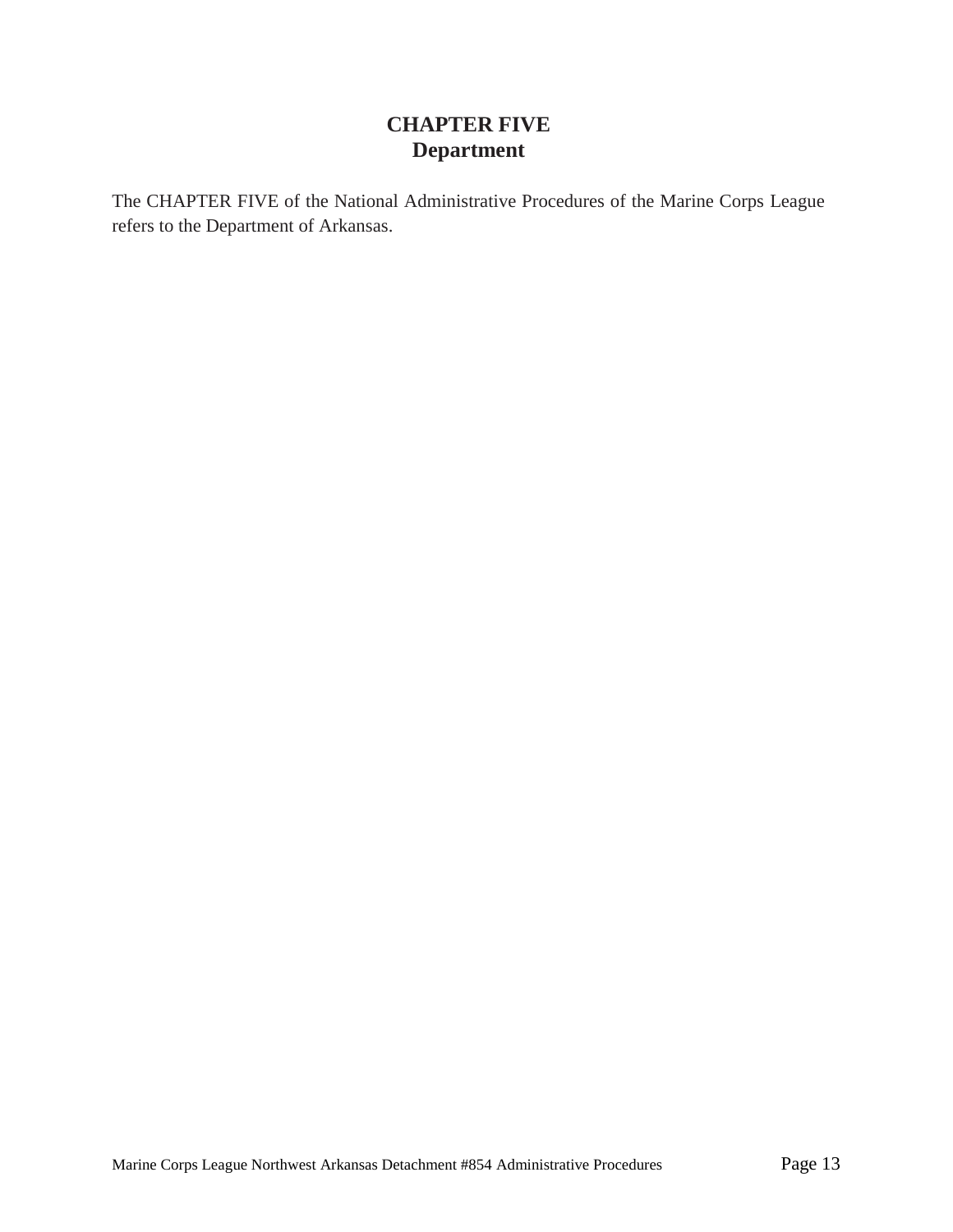## **CHAPTER SIX Detachments**

The Marine Corps League Northwest Arkansas Detachment #854 shall be organized in full compliance with guidelines and directives of CHAPTER SIX of the National Administrative Procedures of the Marine Corps League.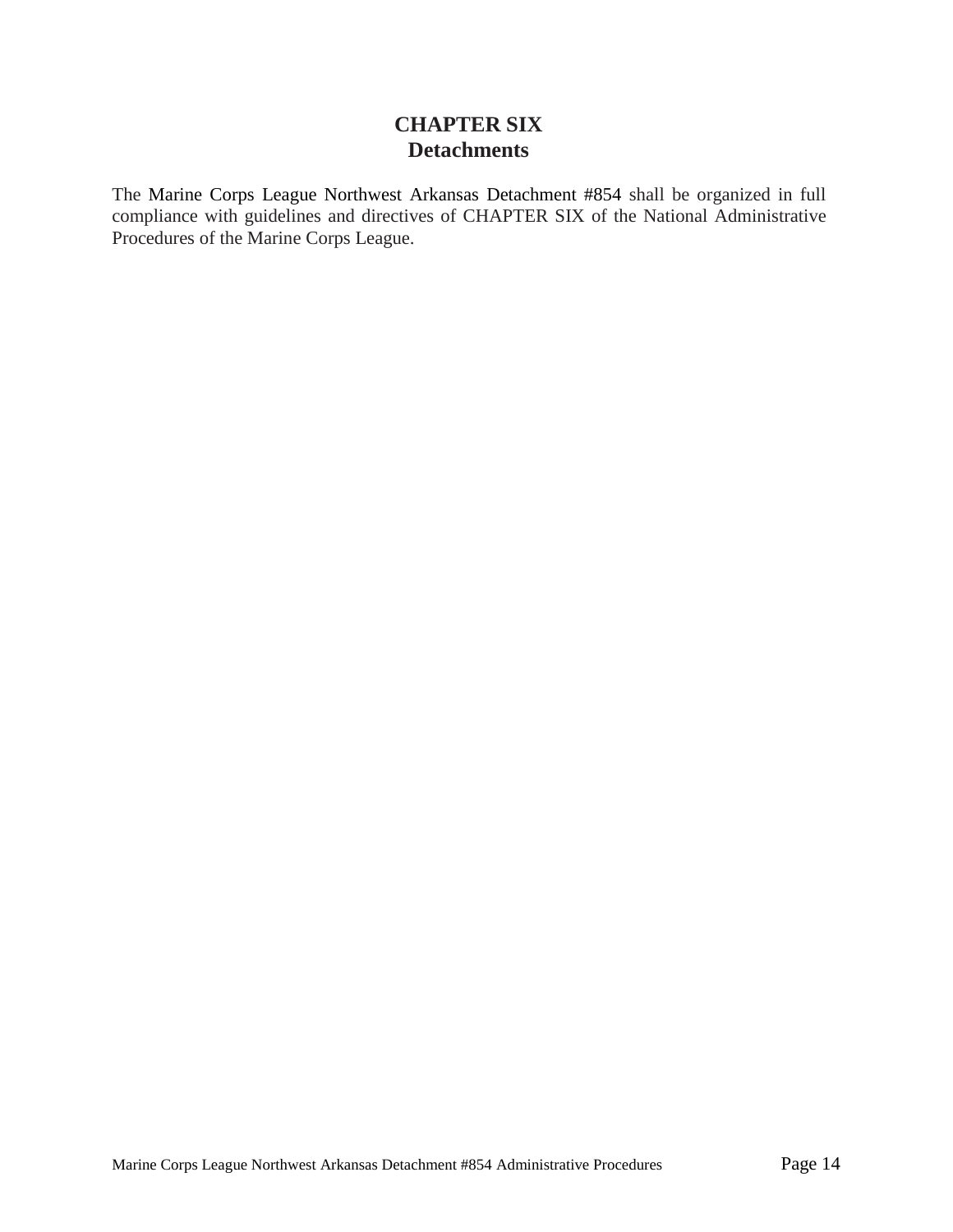#### **CHAPTER SEVEN Members**

The members of the Marine Corps League Northwest Arkansas Detachment #854shall be in full compliance with guidelines and directives of CHAPTER SEVEN of the National Administrative Procedures of the Marine Corps League.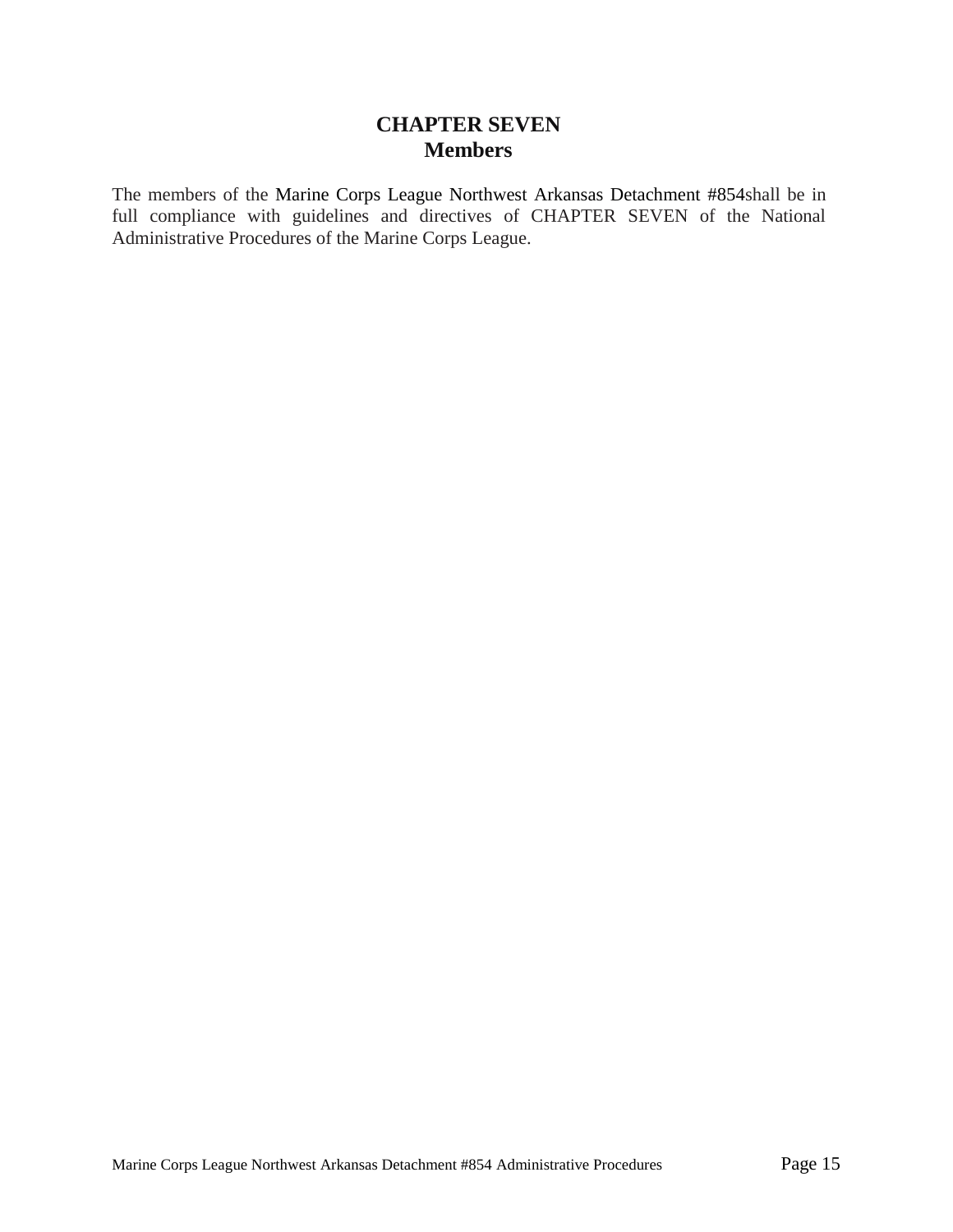## **CHAPTER EIGHT**

#### Subsidiaries and Subordinates

The Marine Corps League Northwest Arkansas Detachment #854 shall be in full compliance with guidelines and directives of CHAPTER EIGHT of the National Administrative Procedures of the Marine Corps League.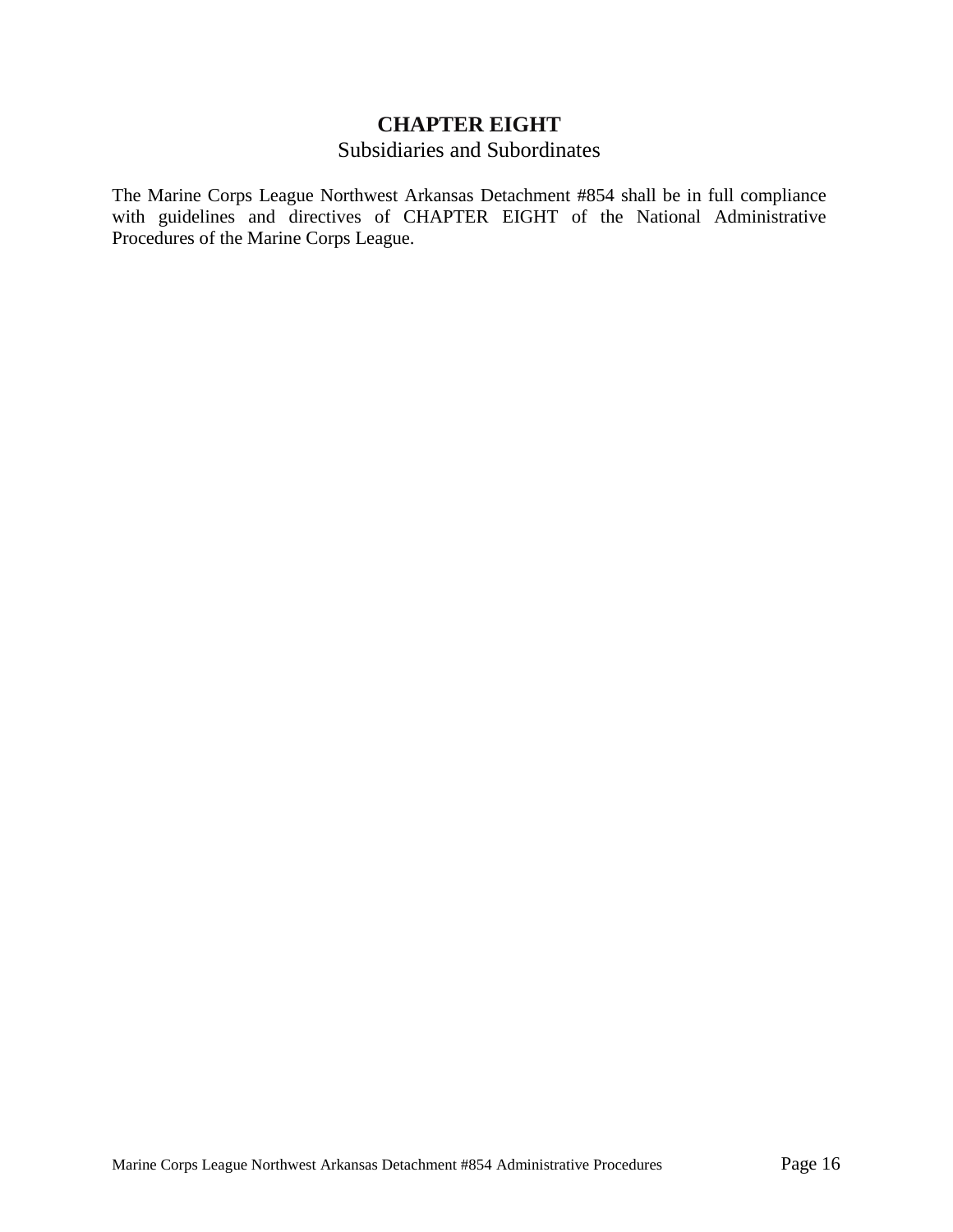## **CHAPTER NINE Grievances**

The Marine Corps League Northwest Arkansas Detachment #854 shall be in full compliance with guidelines and directives of CHAPTER NINE of the National Administrative Procedures of the Marine Corps League.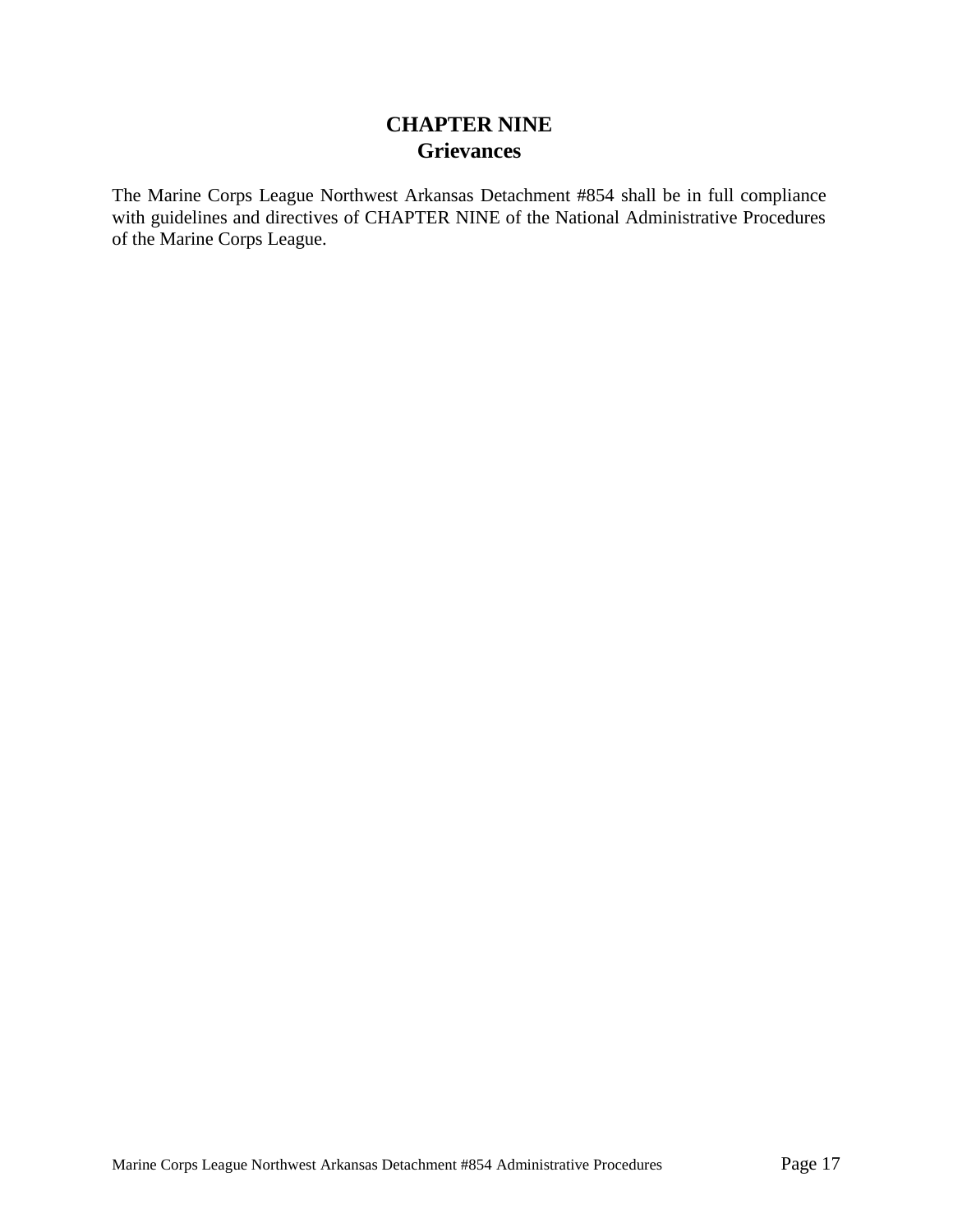#### **CHAPTER TEN Miscellaneous**

**Section 10000. Fund Raising.** See National Bylaws and Administrative Procedures Section 10000.

#### **Section 10005. Respect.**

a. The Bible shall be opened, placed on an Altar which is covered with a clean and attractive Altar Cloth, during all the meetings of the Marine Corps League. No disrespect to the Bible, by act or word, shall be tolerated. No one shall use the Altar for physical support, and shall not, under any circumstances, use the Altar or Bible as a resting place for any item or material. All space between the Altar and the Chair shall be considered as hallowed ground and shall not be traveled upon while the Bible is open.

b. The Ritual of the Marine Corps League shall be observed and employed at all meetings and appropriate functions to the maximum extent possible.

#### **Section 10020. Amendments.**

a. The Administrative Procedures cannot be waived by the Marine Corps League Northwest Arkansas Detachment #854 Board of Trustees but can be amended, revised or repealed by a majority vote of the Detachment Board of Trustees. Members can submit amendments, revisions or repeals to the Detachment Board of Trustees. Amendments, revisions or repeals cannot in any manner violate the provisions of the Detachment Bylaws.

b. To avoid possible confusion, each submission will address only one Section. However, if the proposal incorporates a revision, amendment or repeal that will interact with any other Sections, the changed or corrected wording of those Sections will be included in the single submission.

c. A hard copy of the proposed revisions shall be made available to the Detachment and Detachment Commandant, each member of the Detachment Board of Trustee, and each Past Detachment Commandant.

d. When a proposed amendment is brought to the floor of the Detachment Meeting for consideration and a motion is made relevant to adoption thereof, that motion becomes a main motion, and as such the proposed amendment may be amended from the floor in accordance with parliamentary law. Such amendments to the main motion, however, must be germane to the main motion and must not exceed the scope of the main motion.

e. The Detachment Board of Trustees shall have the authority to identify and, with the advice and consent of the Detachment Administrative Procedures Committee, correct errors in the Detachment Administrative Procedures that are deemed to be clerical in nature where the error is clearly evident to the committee and the correction shall make no material change to the intent,form, or function of the Detachment Administrative Procedure in question.